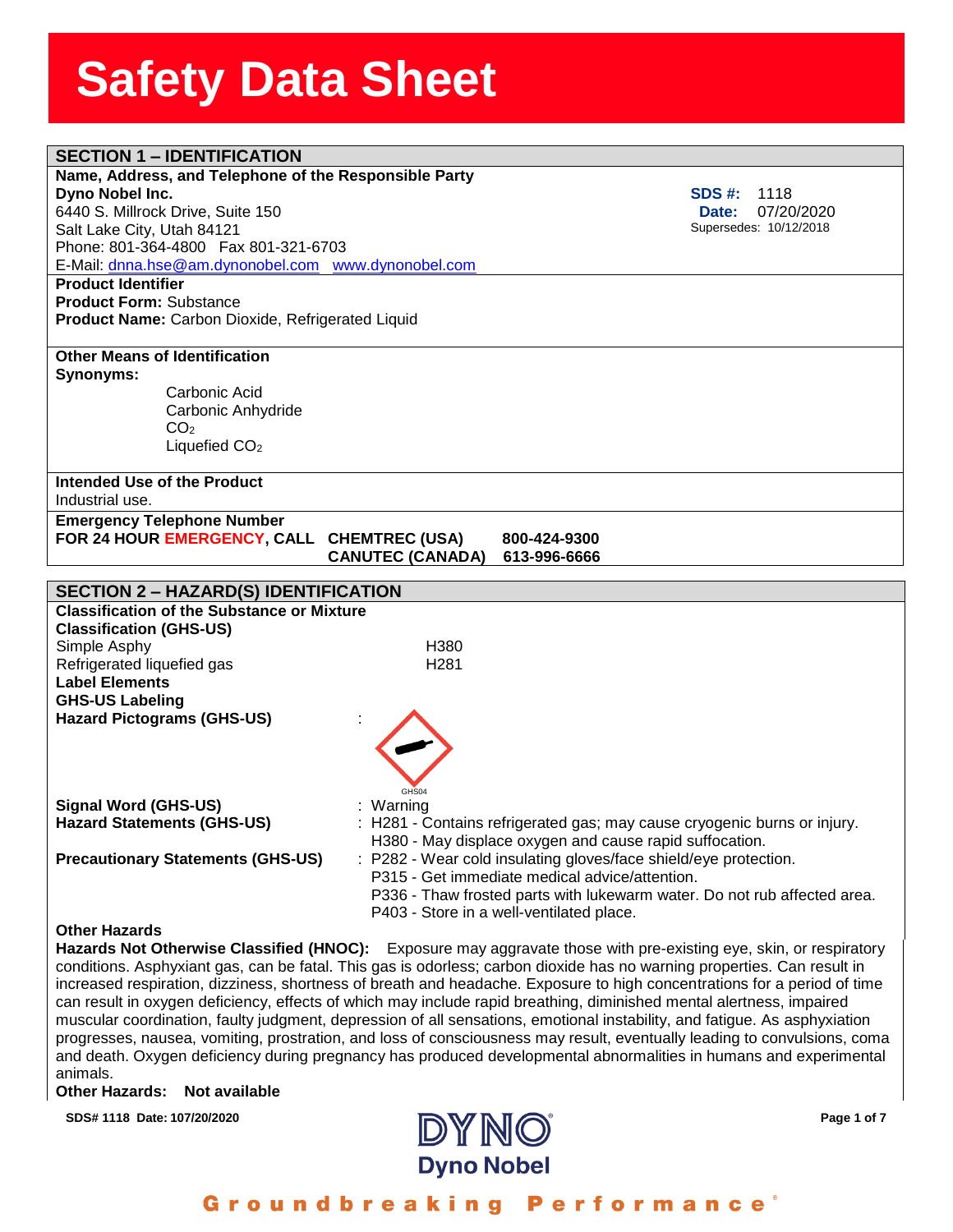## ass<del>ssssSSSS</del><br>Stern Stern Stern Stern Stern Stern Stern Stern Stern Stern Stern Stern Stern Stern Stern Stern Stern Stern St **SECTION 3 - COMPOSITION/INFORMATION ON INGREDIENTS**

**Substances** 

| -----------    |                           |         |                                    |
|----------------|---------------------------|---------|------------------------------------|
| <b>Name</b>    | <b>Product Identifier</b> | % (w/w) | Ingredient Classification (GHS-US) |
| Carbon dioxide | (CAS No) 124-38-9         | 99.9    | Simple Asphy, H380                 |
|                |                           |         | Refrigerated liquefied gas, H281   |

Full text of H-phrases: see section 16

### **SECTION 4 - FIRST AID MEASURES**

#### **Description of First Aid Measures**

**General:** Never give anything by mouth to an unconscious person. If you feel unwell, seek medical advice (show the label where possible). If frostbite or freezing occurs, immediately flush with plenty of lukewarm water to GENTLY warm the affected area. Do not use hot water. Do not rub affected area. Get immediate medical attention.

**Inhalation:** When symptoms occur: go into open air and ventilate suspected area. Remove to fresh air and keep at rest in a position comfortable for breathing. Call a POISON CENTER/doctor/physician if you feel unwell.

**Skin Contact:** Remove contaminated clothing. Drench affected area with water for at least 15 minutes. Obtain medical attention if irritation persists. Thaw frosted parts with lukewarm water. Do not rub affected area.

**Eye Contact:** Rinse cautiously with water for several minutes. Remove contact lenses, if present and easy to do. Continue rinsing. Seek medical attention immediately.

**Ingestion:** Rinse mouth. Do NOT induce vomiting. Get immediate medical attention.

#### **Most Important Symptoms and Effects Both Acute and Delayed**

**General:** May cause frostbite on contact with the liquid. Carbon dioxide is an asphyxiant. Lack of oxygen can be fatal. **Inhalation:** Gas can be toxic as a simple asphyxiant by displacing oxygen from the air. Asphyxia by lack of oxygen: risk of death. May cause drowsiness or dizziness.

**Skin Contact:** Contact with the liquid may cause cold burns/frostbite.

**Eye Contact:** This gas is non-irritating; but direct contact with liquefied/pressurized gas or frost particles may produce severe and possibly permanent eye damage from freeze burns.

**Ingestion:** Ingestion is not considered a potential route of exposure. Non-irritating, but solid and liquid forms of this material and pressurized gas may cause freeze burns.

**Chronic Symptoms:** None known.

**Indication of Any Immediate Medical Attention and Special Treatment Needed**

If exposed or concerned, get medical advice and attention.

### **SECTION 5 - FIRE-FIGHTING MEASURES**

#### **Extinguishing Media**

**Suitable Extinguishing Media:** Use extinguishing media appropriate for surrounding fire.

**Unsuitable Extinguishing Media:** Do not use a heavy water stream. Use of heavy stream of water may spread fire. **Special Hazards Arising From the Substance or Mixture**

**Fire Hazard:** Not flammable.

**Explosion Hazard:** Product is not explosive. Containers may rupture and rocket when exposed to excessive heat. **Reactivity:** Hazardous reactions will not occur under normal conditions.

**Advice for Firefighters**

**Precautionary Measures Fire:** Exercise caution when fighting any chemical fire.

**Firefighting Instructions:** Use water spray or fog for cooling exposed containers. In case of major fire and large quantities: Evacuate area. Fight fire remotely due to the risk of explosion.

**Protection During Firefighting:** Do not enter fire area without proper protective equipment, including respiratory protection.

**Hazardous Combustion Products**: Carbon oxides (CO, CO2).

**Reference to Other Sections:** Refer to section 9 for flammability properties.



### Groundbreaking Performance®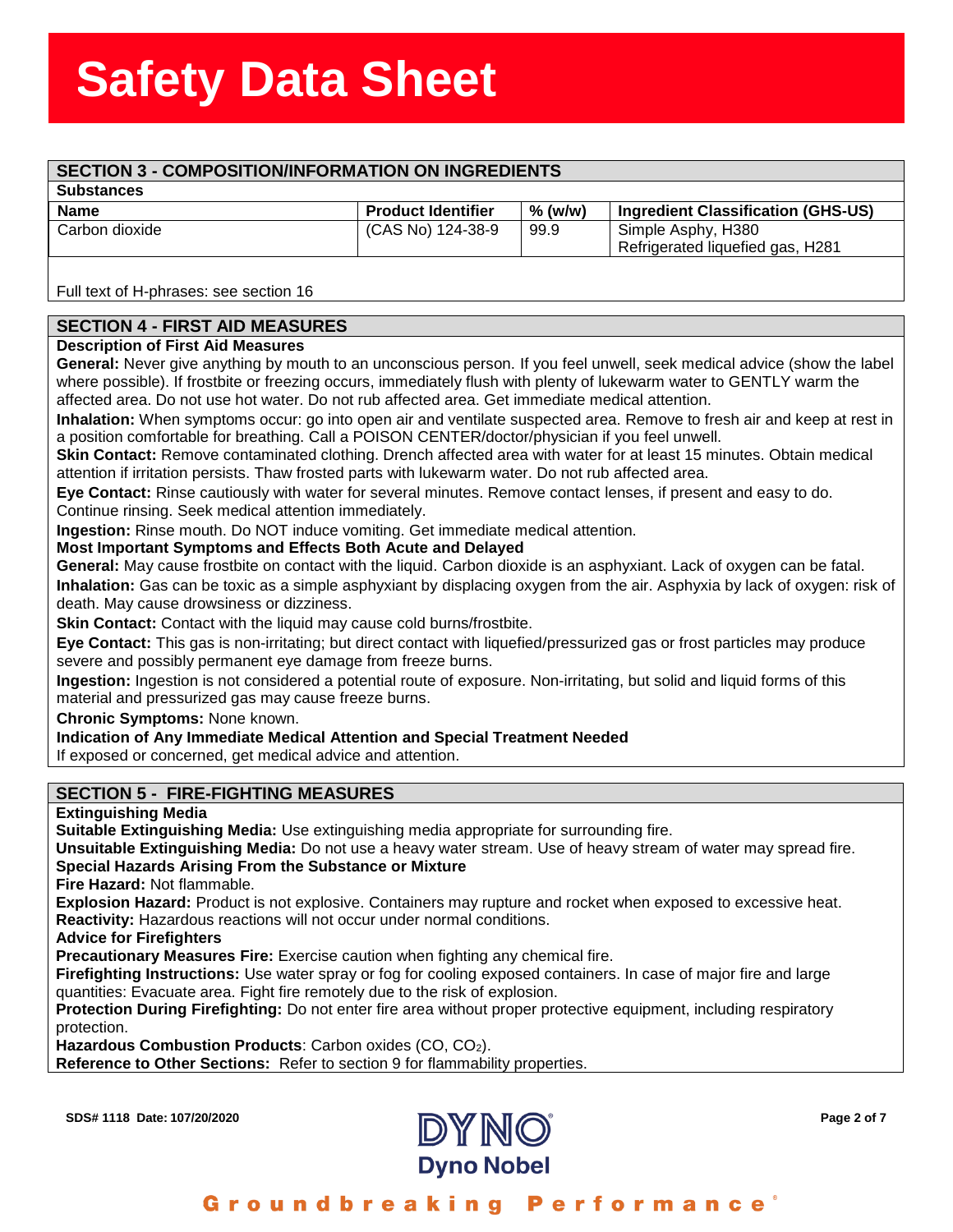# assess State State State State State State State State State State State State State State State State State S<br>State State State State State State State State State State State State State State State State State State St

#### **Personal Precautions, Protective Equipment and Emergency Procedures**

**SECTION 6 - ACCIDENTAL RELEASE MEASURES<br>Personal Precautions, Protective Equipment and Emer<br>General Measures:** Avoid breathing gas. Use only outdool **General Measures:** Avoid breathing gas. Use only outdoors or in a well-ventilated area. Ruptured cylinders may rocket. Do not allow product to spread into the environment.

#### **For Non-Emergency Personnel**

**Protective Equipment:** Use appropriate personal protection equipment (PPE).

**Emergency Procedures:** Evacuate unnecessary personnel.

**For Emergency Personnel**

**Protective Equipment:** Equip cleanup crew with proper protection.

**Emergency Procedures:** Ventilate area. Evacuate unnecessary personnel. Stop leak if safe to do so.

**Environmental Precautions**

Avoid release to the environment.

#### **Methods and Material for Containment and Cleaning Up**

**For Containment:** Notify authorities if refridgerated liquid enters sewers or public waters.

**Methods for Cleaning Up:** Clear up spills immediately and dispose of waste safely. Isolate area until gas has dispersed. Use water spray to disperse vapors. For water based spills contact appropriate authorities and abide by local regulations for spills into waterways. Contact competent authorities after a spill.

#### **Reference to Other Sections**

See heading 8, Exposure Controls and Personal Protection

#### **SECTION 7 - HANDLING AND STORAGE**

#### **Precautions for Safe Handling**

**Additional Hazards When Processed:** Do not pressurize, cut, or weld containers. Do not puncture or incinerate container. Liquid gas can cause frost-type burns.

**Hygiene Measures:** Handle in accordance with good industrial hygiene and safety procedures. Wash hands and other exposed areas with mild soap and water before eating, drinking, or smoking and again when leaving work. Do not eat, drink or smoke when using this product.

#### **Conditions for Safe Storage, Including Any Incompatibilities**

**Technical Measures:** Comply with applicable regulations.

**Storage Conditions:** Store in a dry, cool and well-ventilated place. Keep container tightly closed. Keep/Store away from extremely high or low temperatures, incompatible materials. Store in original container.

**Incompatible Materials:** Strong oxidizers. Reactive metals such as potassium, sodium, magnesium. Peroxides.

#### **Specific End Use(s)**

Industrial use.

#### **SECTION 8 - EXPOSURE CONTROLS/PERSONAL PROTECTION**

#### **Control Parameters**

For substances listed in section 3 that are not listed here, there are no established exposure limits from the manufacturer, supplier, importer, or the appropriate advisory agency including: ACGIH (TLV), NIOSH (REL), or OSHA (PEL).

| Carbon dioxide (124-38-9) |                                       |                         |
|---------------------------|---------------------------------------|-------------------------|
| <b>USA ACGIH</b>          | ACGIH TWA (ppm)                       | 5000 ppm                |
| <b>USA ACGIH</b>          | ACGIH STEL (ppm)                      | 30000 ppm               |
| <b>USA OSHA</b>           | OSHA PEL (TWA) (mg/m <sup>3</sup> )   | 9000 mg/m <sup>3</sup>  |
| <b>USA OSHA</b>           | OSHA PEL (TWA) (ppm)                  | 5000 ppm                |
| <b>USA NIOSH</b>          | NIOSH REL (TWA) (mg/m <sup>3</sup> )  | 9000 mg/m <sup>3</sup>  |
| <b>USA NIOSH</b>          | NIOSH REL (TWA) (ppm)                 | 5000 ppm                |
| <b>USA NIOSH</b>          | NIOSH REL (STEL) (mg/m <sup>3</sup> ) | 54000 mg/m <sup>3</sup> |
| <b>USA NIOSH</b>          | NIOSH REL (STEL) (ppm)                | 30000 ppm               |
| <b>USA IDLH</b>           | US IDLH (ppm)                         | 40000 ppm               |



#### Groundbreaking **Performance**<sup>®</sup>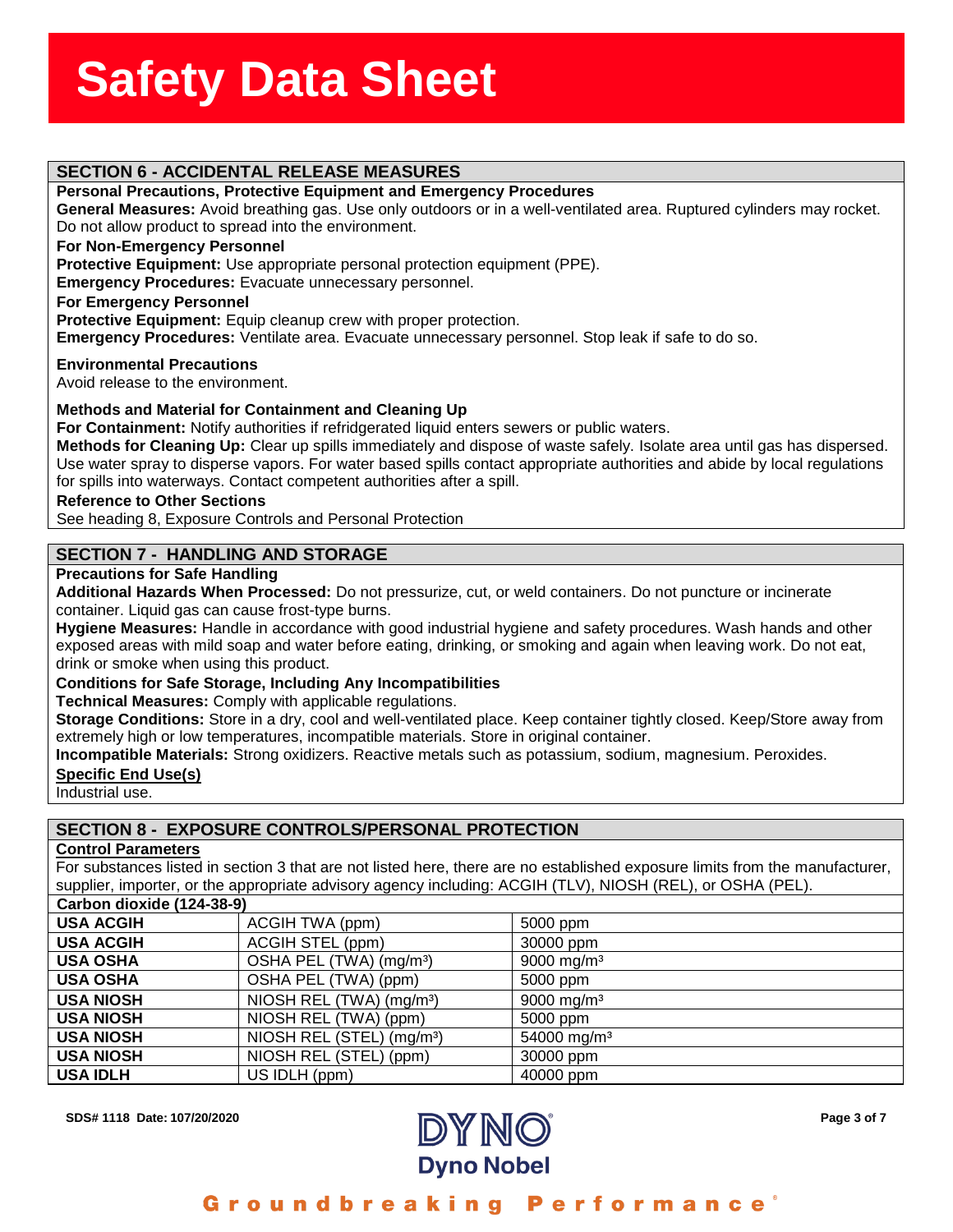## **ssssSSherrSheetSSh Exposure Controls**

Appropriate Engineering Controls: E<br>fountains and safety showers should be<br>national/local regulations are observed. **Appropriate Engineering Controls:** Ensure adequate ventilation, especially in confined areas. Emergency eye wash fountains and safety showers should be available in the immediate vicinity of any potential exposure. Ensure all

**Personal Protective Equipment:** Protective goggles. Protective clothing. Respiratory protection of the dependent type. Insulated gloves.



**Materials for Protective Clothing:** Chemically resistant materials and fabrics.

**Hand Protection:** Wear chemically resistant protective gloves. Insulated gloves.

**Eye Protection:** Chemical goggles and face shield.

**Skin and Body Protection:** Wear suitable protective clothing

**Respiratory Protection:** In case of inadequate ventilation, oxygen deficient atmosphere, or where exposure levels are not known wear a self-contained breathing apparatus (SCBA).

**Thermal Hazard Protection:** Wear suitable protective clothing.

#### **SECTION 9 - PHYSICAL AND CHEMICAL PROPERTIES**

| <b>Information on Basic Physical and Chemical Properties</b>      |  |                                                                          |  |
|-------------------------------------------------------------------|--|--------------------------------------------------------------------------|--|
| <b>Physical State</b>                                             |  | Gas                                                                      |  |
| Appearance                                                        |  | Colorless gas.                                                           |  |
| Odor                                                              |  | No odor.                                                                 |  |
| <b>Odor Threshold</b>                                             |  | Not available                                                            |  |
| рH                                                                |  | Not available                                                            |  |
| <b>Evaporation Rate</b>                                           |  | Not available                                                            |  |
| <b>Melting Point</b>                                              |  | Not available                                                            |  |
| <b>Freezing Point</b>                                             |  | Not available                                                            |  |
| <b>Boiling Point</b>                                              |  | Not available                                                            |  |
| <b>Flash Point</b>                                                |  | Not available                                                            |  |
| <b>Auto-ignition Temperature</b>                                  |  | Not available                                                            |  |
| <b>Decomposition Temperature</b>                                  |  | Not available                                                            |  |
| <b>Sublimation Point</b>                                          |  | -78°C (-109°F) @ 1 atm                                                   |  |
| <b>Flammability (solid, gas)</b>                                  |  | Not available                                                            |  |
| <b>Lower Flammable Limit</b>                                      |  | Not available                                                            |  |
| <b>Upper Flammable Limit</b>                                      |  | Not available                                                            |  |
| <b>Vapor Pressure</b>                                             |  | 60 atm (881.4 psia) @ 22.4°C (72.3°F)                                    |  |
| Relative Vapor Density at 20 °C                                   |  | $1.522$ (air=1)                                                          |  |
| <b>Relative Density</b>                                           |  | Not available                                                            |  |
| <b>Specific Gravity</b>                                           |  | 1.02 $g/cm^3$ (8.5 lb/gal)                                               |  |
| <b>Solubility</b>                                                 |  | Water: 0.14 g/100ml @ 0°C (32°F)                                         |  |
| <b>Partition Coefficient: N-Octanol/Water</b>                     |  | Not available                                                            |  |
| <b>Viscosity</b>                                                  |  | Not available                                                            |  |
| <b>Explosion Data - Sensitivity to Mechanical</b><br>Impact       |  | Not expected to present an explosion hazard due to mechanical<br>impact. |  |
| <b>Explosion Data - Sensitivity to Static</b><br><b>Discharge</b> |  | Not expected to present an explosion hazard due to static discharge.     |  |

#### **SECTION 10 - STABILITY AND REACTIVITY**



#### ormance Groundbrea n a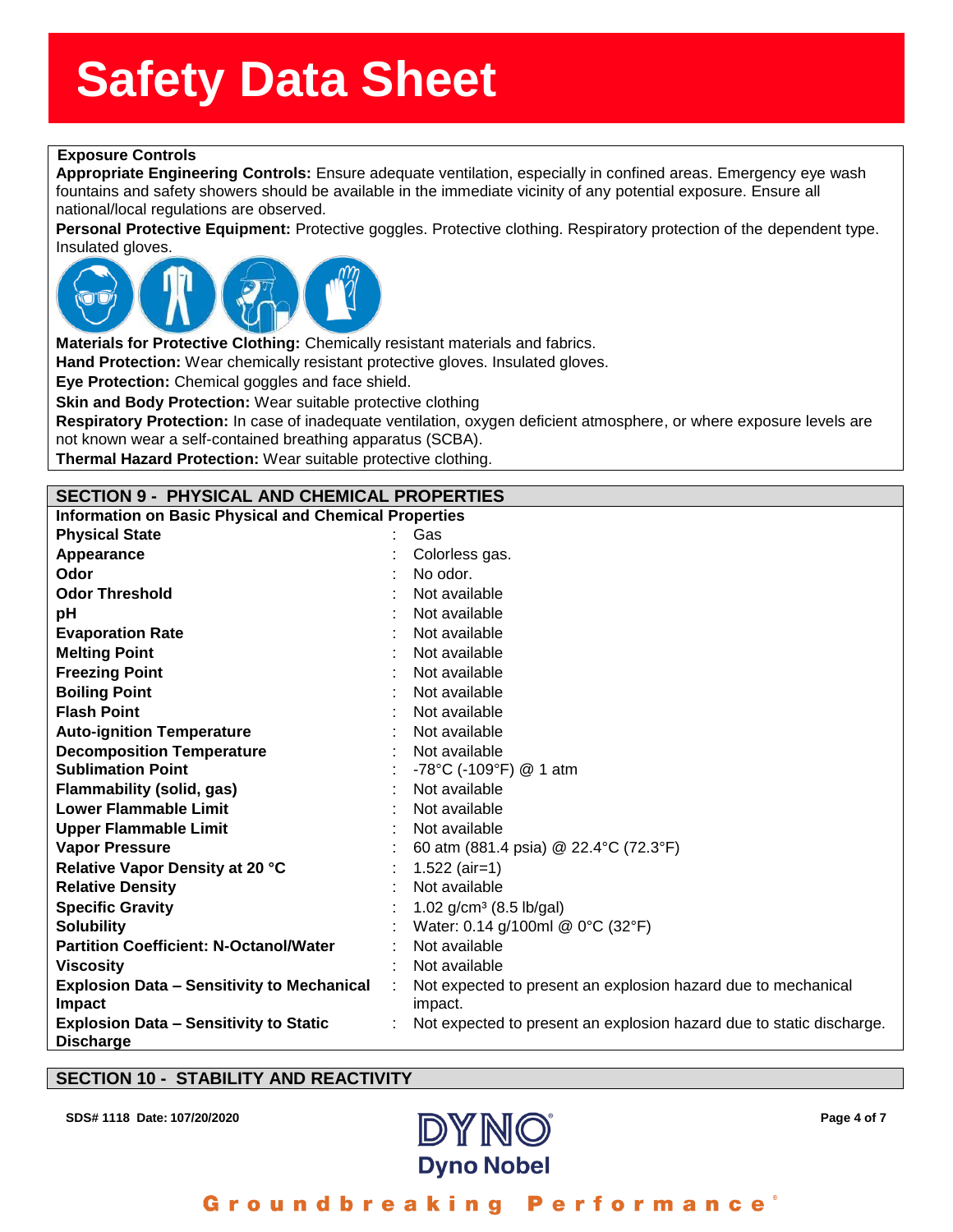**Reactivity:** Hazardous reactions will not occur under normal conditions. **Chemical Stability:** Stable at stand<br>Possibility of Hazardous Reactions: Stable at standard temperature and pressure. Hazardous polymerization will not occur. **Conditions to Avoid:** Extremely high or low temperatures. Incompatible materials. **Incompatible Materials:** Strong oxidizers. Reactive metals such as potassium, sodium, magnesium. Peroxides. Hazardous Decomposition Products: Carbon oxides (CO, CO<sub>2</sub>). **SECTION 11 - TOXICOLOGICAL INFORMATION Information on Toxicological Effects - Product Acute Toxicity:** Not classified **LD50 and LC50 Data:** Not available**Skin Corrosion/Irritation:** Not classified **Serious Eye Damage/Irritation:** Not classified **Respiratory or Skin Sensitization:** Not classified **Germ Cell Mutagenicity:** Not classified**Teratogenicity:** Not classified**Carcinogenicity:** Not classified **Specific Target Organ Toxicity (Repeated Exposure):** Not classified **Reproductive Toxicity:** Not classified **Specific Target Organ Toxicity (Single Exposure):** Not classified **Aspiration Hazard:** Not classified **Symptoms/Injuries After Inhalation:** Gas can be toxic as a simple asphyxiant by displacing oxygen from the air. Asphyxia by lack of oxygen: risk of death. May cause drowsiness or dizziness. **Symptoms/Injuries After Skin Contact:** Contact with the liquid may cause cold burns/frostbite. **Symptoms/Injuries After Eye Contact:** This gas is non-irritating; but direct contact with liquefied/pressurized gas or frost particles may produce severe and possibly permanent eye damage from freeze burns. **Symptoms/Injuries After Ingestion:** Ingestion is not considered a potential route of exposure. Non-irritating, but solid and liquid forms of this material and pressurized gas may cause freeze burns. **Chronic Symptoms:** None known. **Information on Toxicological Effects - Ingredient(s) LD50 and LC50 Data:** Not available

### **SECTION 12: ECOLOGICAL INFORMATION Toxicity** Not classified**Persistence and Degradability Carbon Dioxide, Refrigerated Liquid Persistence and Degradability** | Product is biodegradable. **Bioaccumulative Potential Carbon Dioxide, Refrigerated Liquid Bioaccumulative Potential** Not expected to bioaccumulate. **Carbon dioxide (124-38-9) BCF fish 1** (no bioaccumulation) **Log Pow** 0.83 **Mobility in Soil** Not available

**Other Adverse Effects**

Other Adverse Effects: Can cause frost damage to vegetation, aquatic animals, aquatic life.

**Other Information:** Avoid release to the environment.

#### **SECTION 13 - DISPOSAL CONSIDERATIONS**

**Waste Disposal Recommendations:** Dispose of waste material in accordance with all local, regional, national,



### Groundbreaking Performance®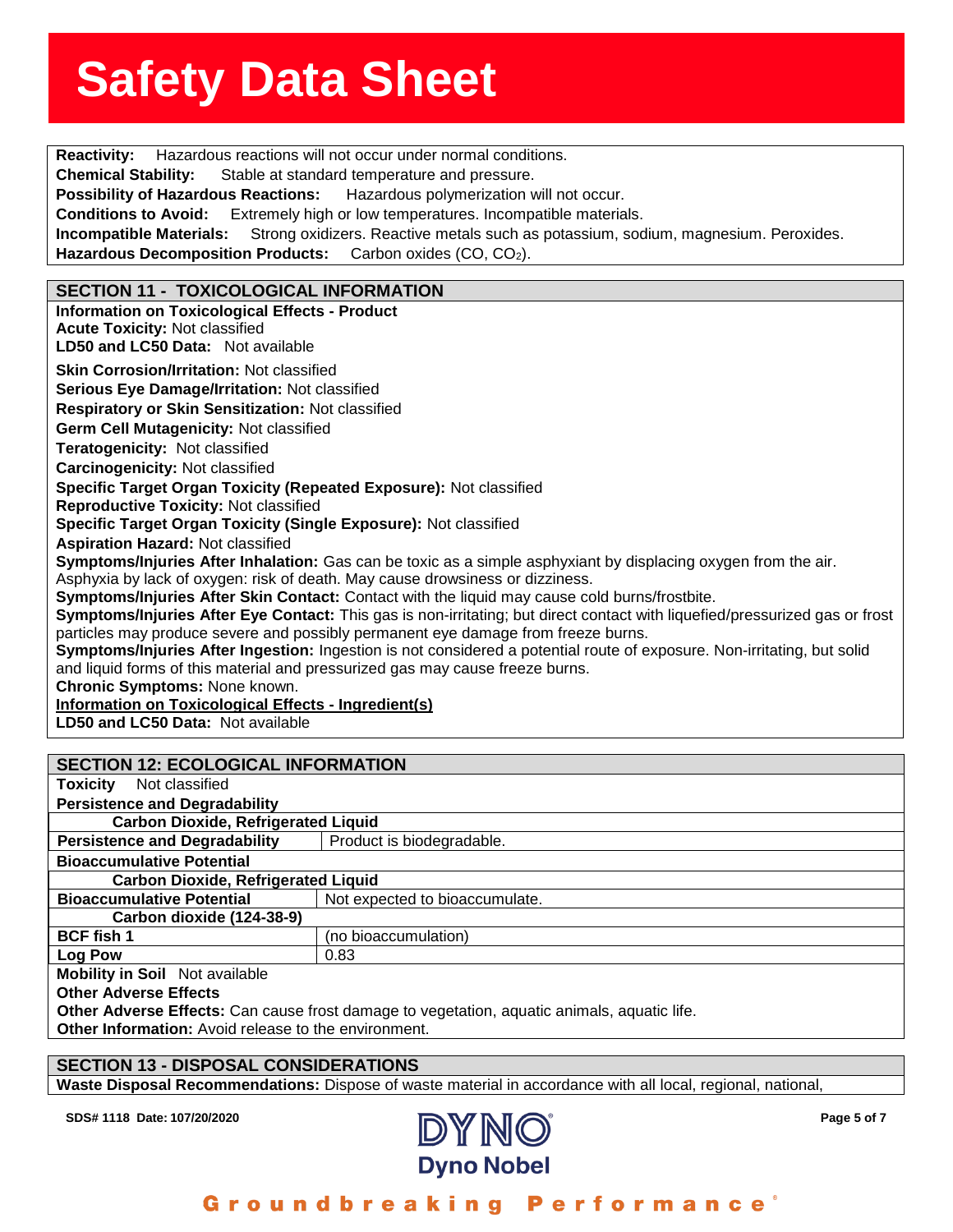**state of the state of the state of the state of the state of the state of the state of the state of the state o**<br>Provincial, territorial and international regulations.

| Additional Information: Empty gas cylinders should be returned to the vendor for recycling or refilling.                                                                                         |                                                                                                             |  |  |  |
|--------------------------------------------------------------------------------------------------------------------------------------------------------------------------------------------------|-------------------------------------------------------------------------------------------------------------|--|--|--|
|                                                                                                                                                                                                  |                                                                                                             |  |  |  |
| <b>SECTION 14 - TRANSPORT INFORMATION</b>                                                                                                                                                        |                                                                                                             |  |  |  |
| In Accordance with DOT<br><b>Proper Shipping Name</b><br><b>Hazard Class</b><br><b>Identification Number</b><br><b>Label Codes</b>                                                               | : CARBON DIOXIDE, REFRIGERATED LIQUID<br>: 2.2<br>: UN2187<br>: 2.2                                         |  |  |  |
| <b>ERG Number</b><br>In Accordance with IMDG<br><b>Proper Shipping Name</b><br><b>Hazard Class</b><br><b>Identification Number</b><br><b>Label Codes</b><br>EmS-No. (Fire)<br>EmS-No. (Spillage) | : 120<br>: CARBON DIOXIDE, REFRIGERATED LIQUID<br>: 2.2<br>: UN2187<br>: 2.2<br>$\therefore$ F-C<br>$: S-V$ |  |  |  |
| In Accordance with IATA<br><b>Proper Shipping Name</b><br><b>Identification Number</b><br><b>Hazard Class</b><br><b>Label Codes</b>                                                              | : CARBON DIOXIDE, REFRIGERATED LIQUID<br>: UN2187<br>$\therefore$ 2<br>: 2.2                                |  |  |  |
| <b>ERG Code (IATA)</b><br>In Accordance with TDG<br><b>Proper Shipping Name</b><br><b>Hazard Class</b><br><b>Identification Number</b><br><b>Label Codes</b>                                     | : 2L<br>: CARBON DIOXIDE, REFRIGERATED LIQUID<br>: 2.2<br>: UN2187<br>: 2.2                                 |  |  |  |

| <b>SECTION 15 - REGULATORY INFORMATION</b>                                |                                   |  |
|---------------------------------------------------------------------------|-----------------------------------|--|
| <b>US Federal Regulations</b>                                             |                                   |  |
| <b>Carbon Dioxide, Refrigerated Liquid</b>                                |                                   |  |
| <b>SARA Section 311/312 Hazard Classes</b>                                | Immediate (acute) health hazard   |  |
|                                                                           | Sudden release of pressure hazard |  |
| Carbon dioxide (124-38-9)                                                 |                                   |  |
| Listed on the United States TSCA (Toxic Substances Control Act) inventory |                                   |  |
| <b>US State Regulations</b>                                               |                                   |  |
| Carbon dioxide (124-38-9)                                                 |                                   |  |
| U.S. - Massachusetts - Right To Know List                                 |                                   |  |
| U.S. - New Jersey - Right to Know Hazardous Substance List                |                                   |  |
| U.S. - Pennsylvania - RTK (Right to Know) List                            |                                   |  |
| <b>Canadian Regulations</b>                                               |                                   |  |
| Carbon dioxide (124-38-9)                                                 |                                   |  |
| Listed on the Canadian DSL (Domestic Substances List)                     |                                   |  |
| Listed on the Canadian IDL (Ingredient Disclosure List)                   |                                   |  |
|                                                                           |                                   |  |



mance Ground